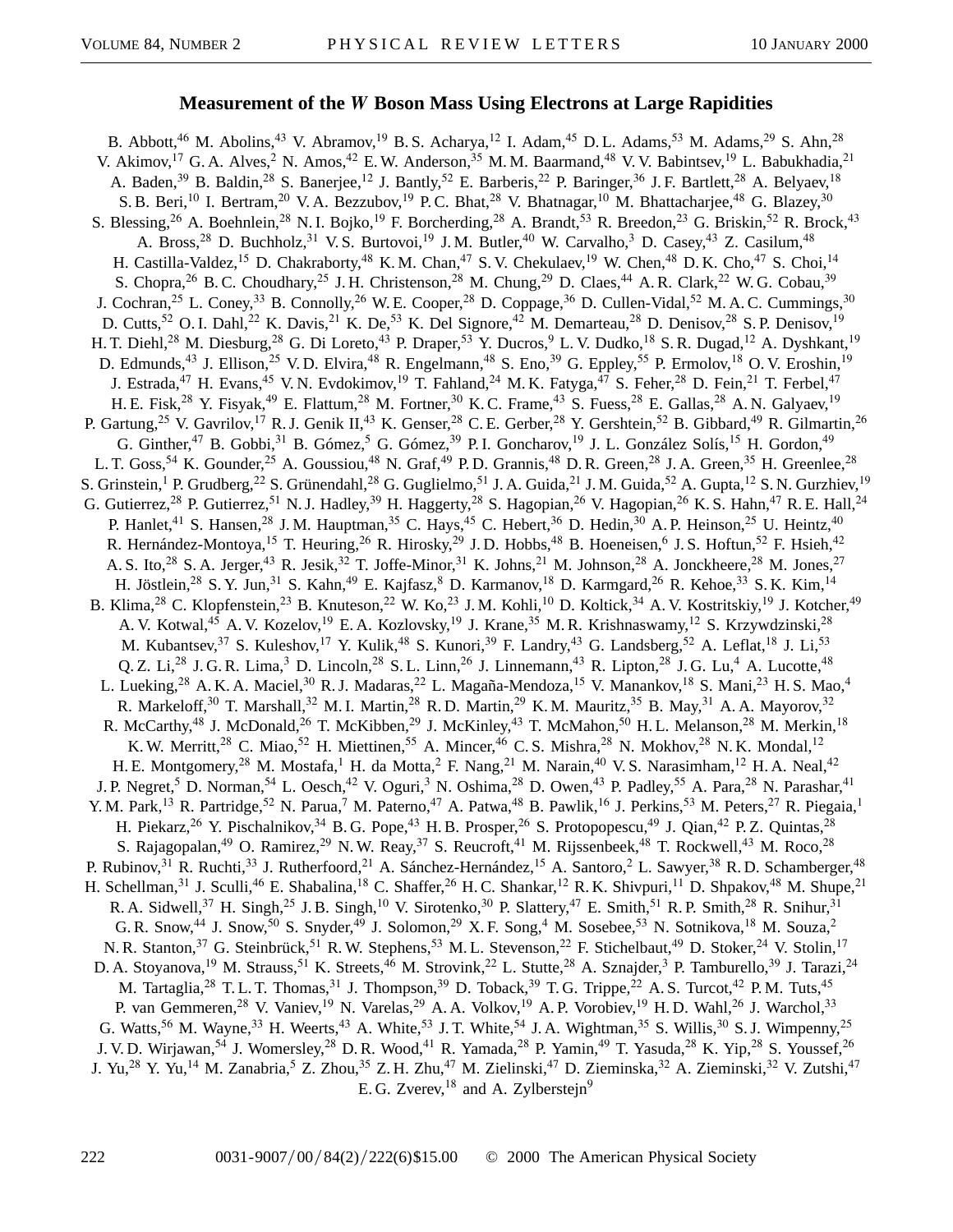(D0 Collaboration) *Universidad de Buenos Aires, Buenos Aires, Argentina LAFEX, Centro Brasileiro de Pesquisas Físicas, Rio de Janeiro, Brazil Universidade do Estado do Rio de Janeiro, Rio de Janeiro, Brazil Institute of High Energy Physics, Beijing, People's Republic of China Universidad de los Andes, Bogotá, Colombia Universidad San Francisco de Quito, Quito, Ecuador Institut des Sciences Nucléaires, IN2P3-CNRS, Universite de Grenoble 1, Grenoble, France Centre de Physique des Particules de Marseille, IN2P3-CNRS, Marseille, France DAPNIAService de Physique des Particules, CEA, Saclay, France Panjab University, Chandigarh, India Delhi University, Delhi, India Tata Institute of Fundamental Research, Mumbai, India Kyungsung University, Pusan, Korea Seoul National University, Seoul, Korea CINVESTAV, Mexico City, Mexico Institute of Nuclear Physics, Kraków, Poland Institute for Theoretical and Experimental Physics, Moscow, Russia Moscow State University, Moscow, Russia Institute for High Energy Physics, Protvino, Russia Lancaster University, Lancaster, United Kingdom University of Arizona, Tucson, Arizona 85721 Lawrence Berkeley National Laboratory and University of California, Berkeley, California 94720 University of California, Davis, California 95616 University of California, Irvine, California 92697 University of California, Riverside, California 92521 Florida State University, Tallahassee, Florida 32306 University of Hawaii, Honolulu, Hawaii 96822 Fermi National Accelerator Laboratory, Batavia, Illinois 60510 University of Illinois at Chicago, Chicago, Illinois 60607 Northern Illinois University, DeKalb, Illinois 60115 Northwestern University, Evanston, Illinois 60208 Indiana University, Bloomington, Indiana 47405 University of Notre Dame, Notre Dame, Indiana 46556 Purdue University, West Lafayette, Indiana 47907 Iowa State University, Ames, Iowa 50011 University of Kansas, Lawrence, Kansas 66045 Kansas State University, Manhattan, Kansas 66506 Louisiana Tech University, Ruston, Louisiana 71272 University of Maryland, College Park, Maryland 20742 Boston University, Boston, Massachusetts 02215 Northeastern University, Boston, Massachusetts 02115 University of Michigan, Ann Arbor, Michigan 48109 Michigan State University, East Lansing, Michigan 48824 University of Nebraska, Lincoln, Nebraska 68588 Columbia University, New York, New York 10027 New York University, New York, New York 10003 University of Rochester, Rochester, New York 14627 State University of New York, Stony Brook, New York 11794 Brookhaven National Laboratory, Upton, New York 11973 Langston University, Langston, Oklahoma 73050 University of Oklahoma, Norman, Oklahoma 73019 Brown University, Providence, Rhode Island 02912 University of Texas, Arlington, Texas 76019 Texas A&M University, College Station, Texas 77843 Rice University, Houston, Texas 77005 University of Washington, Seattle, Washington 98195*

(Received 17 September 1999)

We report a measurement of the *W* boson mass based on an integrated luminosity of 82  $pb^{-1}$  from  $p\overline{p}$  collisions at  $\sqrt{s}$  = 1.8 TeV recorded in 1994–1995 by the D0 detector at the Fermilab Tevatron.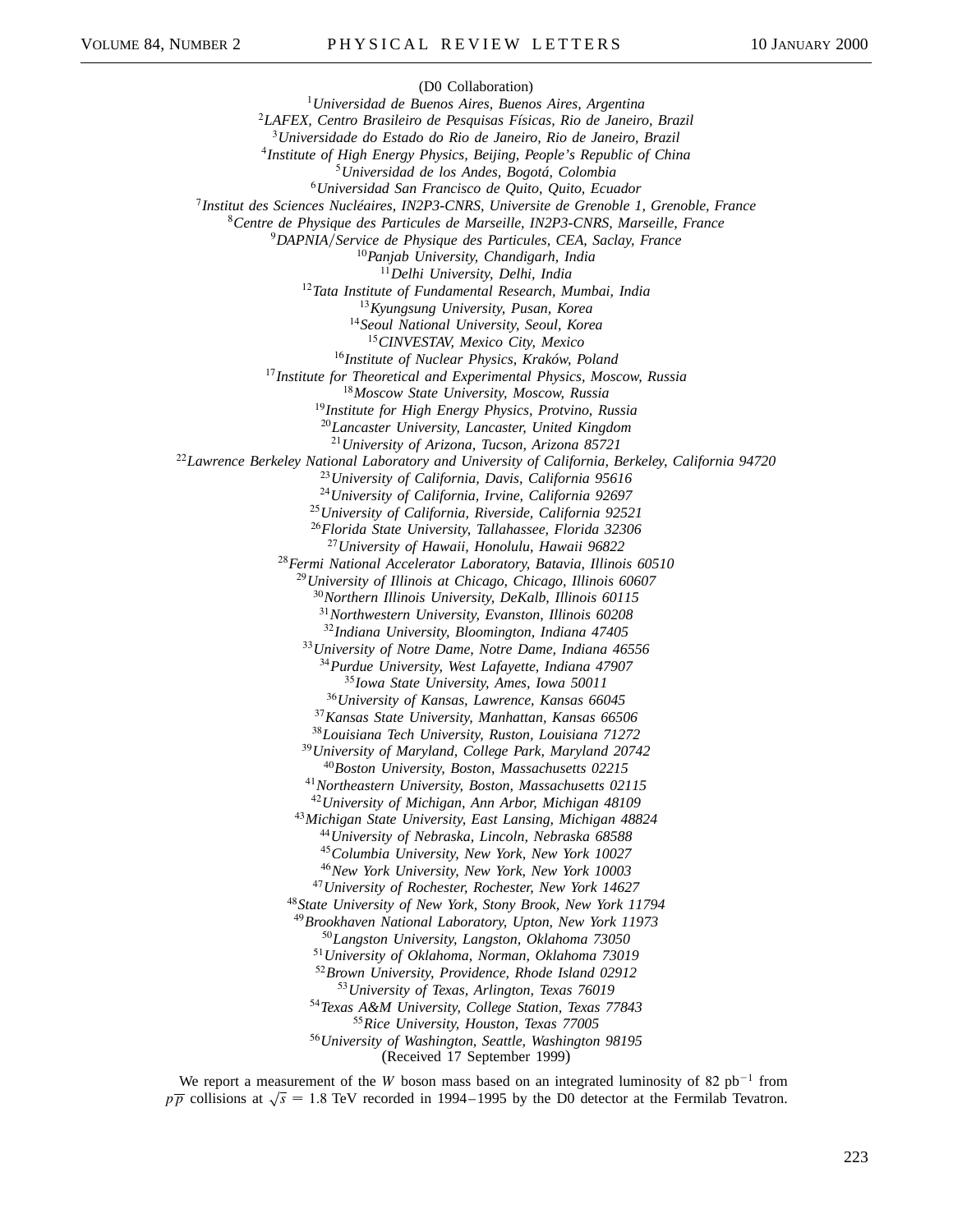We identify *W* bosons by their decays to  $e\nu$ , where the electron is detected in the forward calorimeters. We extract the mass by fitting the transverse mass and the electron and neutrino transverse momentum spectra of 11 089 *W* boson candidates. We measure  $M_W = 80.691 \pm 0.227$  GeV. By combining this measurement with our previously published central calorimeter results from data taken in 1992–1993 and 1994–1995, we obtain  $M_W = 80.482 \pm 0.091$  GeV.

PACS numbers: 14.70.Fm, 12.15.Ji, 13.38.Be, 13.85.Qk

In the standard model (SM) of the electroweak interactions, the mass of the *W* boson is predicted to be

$$
M_W = \left(\frac{\pi \alpha (M_Z^2)}{\sqrt{2} G_F}\right)^{\frac{1}{2}} \frac{1}{\sin \theta_W \sqrt{1 - \Delta r}}.
$$
 (1)

In the "on-shell" scheme [1]  $\cos \theta_W = M_W/M_Z$ , where  $M_Z$  is the *Z* boson mass. A measurement of  $M_W$ , together with  $M_Z$  [2], the Fermi constant  $(G_F)$ , and the electromagnetic coupling constant  $(\alpha)$ , experimentally determines the weak radiative corrections  $\Delta r$ . Compared to the formulation in [1] where  $\alpha$  was defined at  $Q^2 = 0$ , we have absorbed purely electromagnetic corrections into the value of  $\alpha$  by evaluating it at  $Q^2 = M_Z^2$ . The dominant SM contributions to  $\Delta r$  arise from loop diagrams involving the top quark and the Higgs boson. If additional particles coupling to the *W* boson exist, they also give contributions to  $\Delta r$ . Therefore, a measurement of  $M_W$  is a stringent experimental test of SM predictions. Within the SM, measurements of  $M_W$  and the mass of the top quark constrain the mass of the Higgs boson.

We report a new measurement of the *W* boson mass using electrons detected at forward angles. We use  $82$  pb<sup>-1</sup> of data recorded with the D0 detector during the 1994–1995 run of the Fermilab Tevatron  $p\overline{p}$  collider. This forward electron measurement, in addition to increasing the statistical precision, complements our previous measurement with central electrons [3] because the more complete combined rapidity coverage gives useful constraints on model parameters that reduce the systematic error. A more complete account of this measurement can be found in Ref. [4].

At the Tevatron, *W* bosons are produced through  $q\overline{q}$ annihilation.  $W \rightarrow e \nu$  decays are characterized by an electron with large transverse energy  $(E_T)$  and significant transverse momentum imbalance ( $\psi_T$ ) due to the undetected neutrino. The particles recoiling against the *W* boson are referred to collectively as the "underlying event."

The D0 detector [5] consists of three major subsystems: a tracking detector, a calorimeter, and a muon spectrometer. The tracking detector consists of a vertex drift chamber, a central drift chamber (CDC), and two forward drift chambers (FDC). The CDC covers the pseudorapidity  $[\eta = -\ln(\tan \frac{\theta}{2})]$  where  $\theta$  is the polar angle] region  $|\eta|$  < 1.0. The FDC extend the coverage to  $|\eta|$  < 3.0. The central calorimeter (CC) and two end calorimeters (EC) provide almost uniform coverage for particles with  $|\eta|$  < 4.

At the trigger level, we require  $p_T > 15$  GeV and an energy cluster in the electromagnetic (EM) calorimeter with  $E_T > 20$  GeV. The cluster must be isolated and have a shape consistent with that of an electron shower.

During event reconstruction, electrons are identified as energy clusters in the EM calorimeter, which satisfy isolation and shower shape cuts and have a drift chamber track pointing to the cluster centroid. We determine forward electron energies by adding the energy depositions in the calorimeter within a cone of radius 20 cm, centered on the cluster centroid. The electron momentum  $[\vec{p}(e)]$  is determined by combining its energy with the direction obtained from the shower centroid position and the drift chamber track. The trajectory of the electron defines the position of the event vertex along the beam line.

We measure the sum of the transverse momenta  $\sum_i E_i \sin\theta_i \hat{u}_i^T$ , where  $E_i$  is the energy deposition in of all particles recoiling against the *W* boson,  $\vec{u}_T$  = calorimeter cell *i*,  $\hat{u}_i^T$  is the unit transverse vector pointing from the beam line to the cell center, and  $\theta_i$  is the polar angle defined by the cell center and the event vertex. The  $\vec{u}_T$  calculation excludes cells occupied by the electron. The transverse momenta of the neutrino,  $\vec{p}_T(\nu)$  =  $-\vec{p}_T(e) - \vec{u}_T$ , and the *W* boson,  $\vec{p}_T(W) = -\vec{u}_T$ , are inferred from momentum conservation.

We select a *W* boson sample of 11 089 events by requiring  $p_T(\nu) > 30$  GeV,  $u_T < 15$  GeV, and an electron candidate with  $1.5 < |\eta| < 2.5$  and  $p_T(e) > 30$  GeV.

We extract the *W* boson mass from the spectra of the electron  $p_T(e)$ , neutrino  $p_T(v)$ , and the transverse mass,  $m_T = \sqrt{2p_T(e)p_T(\nu)(1-\cos\Delta\phi)}$ , where  $\Delta\phi$  is the azimuthal separation between the two leptons. For each spectrum we perform a maximum likelihood fit to the data using probability density functions from a Monte Carlo program. We model the production dynamics of *W* bosons and the detector response to predict the spectra. The  $m<sub>T</sub>$ ,  $p<sub>T</sub>(e)$ , and  $p<sub>T</sub>(v)$  spectra have quite different sensitivities to the *W* boson production dynamics and the recoil momentum measurement. By performing the measurement using all three spectra we provide a powerful cross-check with complementary systematics.

*Z* bosons decaying to electrons provide an important control sample. We use them to calibrate the detector response to the underlying event and electrons and to constrain the model for vector boson production used in the Monte Carlo simulations. We trigger on  $Z \rightarrow ee$  events having at least two EM clusters with  $E_T > 20$  GeV. We accept  $Z \rightarrow ee$  decays with at least one forward electron with  $1.5 < |\eta| < 2.5$  and another forward or central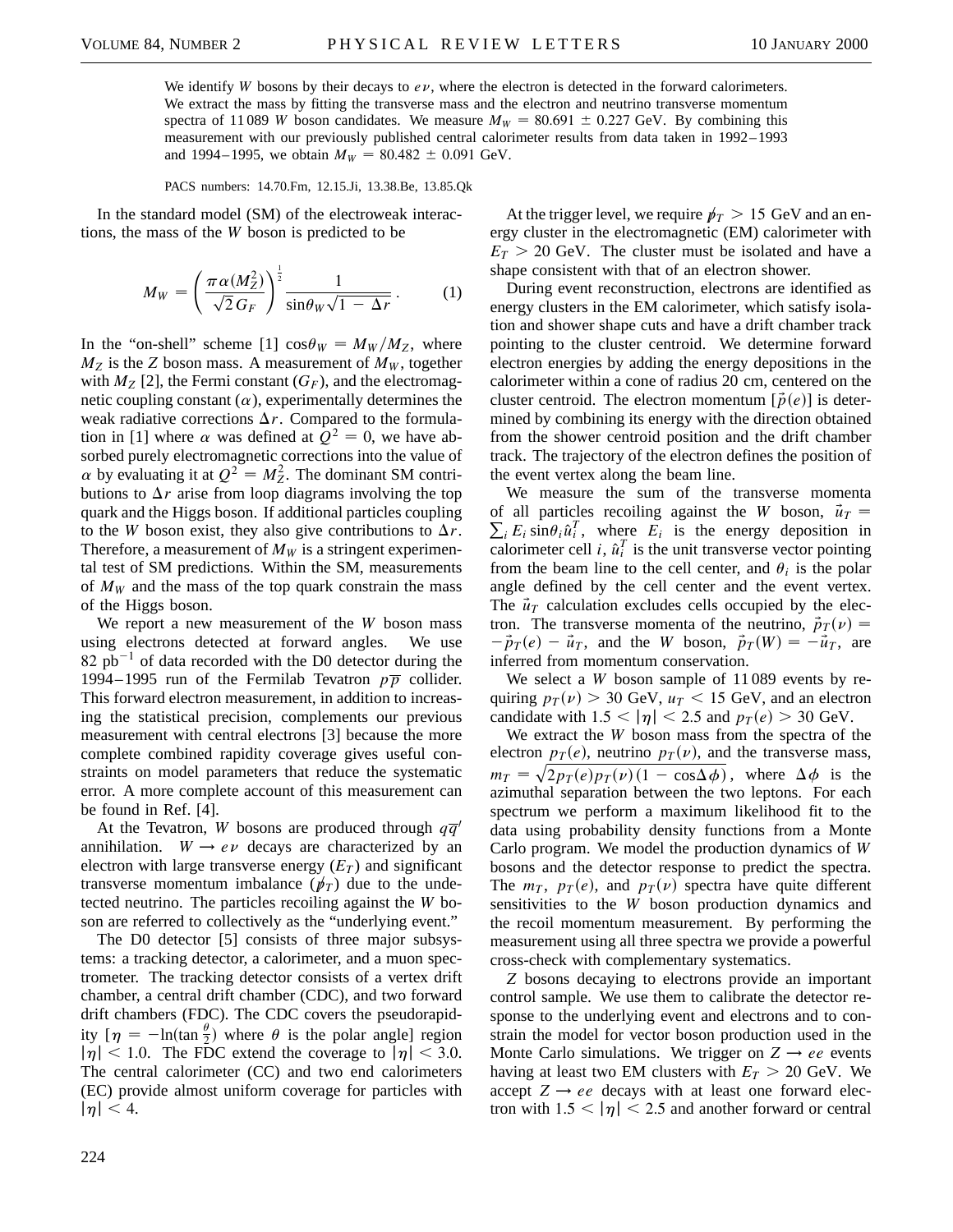$(|\eta| < 1.0)$  electron. A central electron is required to have  $p_T$  > 25 GeV but is allowed not to have a matching drift chamber track. The forward electron candidate is required to have  $p_T > 30$  GeV and a matching drift chamber track. This selection accepts 1687 *Z* boson events.

We use a fast Monte Carlo program developed for the central electron analyses [3,6], with modifications in the simulation of forward electron events. The program generates *W* and *Z* bosons with the  $\eta$  and  $p_T$  spectra given by a calculation [7] which used soft gluon resummation and the MRST [8] parton distribution functions. We use the relativistic Breit-Wigner line shape with mass-dependent width, skewed by the mass dependence of the parton luminosity. The measured *W* and *Z* boson intrinsic widths [9] are used. The angular distribution of the decay electrons includes a  $p_T(W)$ -dependent  $\mathcal{O}(\alpha_s^2)$  correction [10]. The program also generates  $W \rightarrow e\nu\gamma$  [11],  $Z \rightarrow ee\gamma$  [11], and  $W \rightarrow \tau \nu \rightarrow e \nu \overline{\nu} \nu$  decays.

The program smears the generated  $\vec{p}(e)$  and  $\vec{u}_T$  vectors using a parametrized detector response model and applies inefficiencies introduced by the trigger and off-line selection requirements. Backgrounds are added to the Monte Carlo samples. The parameters are adjusted to match the data.

The electron energy resolution ( $\delta E/E$ ) is parametrized by calorimeter sampling, noise, and constant terms. In the Monte Carlo simulation of forward electrons we use a sampling term of  $15.7\%/\sqrt{E/\text{GeV}}$ , derived from beam tests [12]. The noise term is determined by pedestal distributions taken from the *W* boson data. We constrain the constant term to  $c_{\text{EC}} = 1.0^{+0.6}_{-1.0}\%$  by requiring that the predicted width of the dielectron invariant mass spectrum be consistent with the *Z* boson data.

Beam tests show that the electron energy response of the end calorimeter can be parametrized by a scale factor  $\alpha_{EC}$ and an offset  $\delta_{EC}$ . We determine these *in situ* using  $Z \rightarrow$ *ee* decays [4]. For forward electrons we obtain  $\delta_{EC}$  =  $-0.1 \pm 0.7$  GeV and  $\alpha_{EC} = 0.95179 \pm 0.00187$  by



FIG. 1. The dielectron invariant mass distribution of the CC/EC (left,  $\chi^2$ /d.o.f. = 14/19) and EC/EC (right,  $\chi^2/\text{d.o.f.} = 12/17$ ) *Z* boson data (•). The solid line shows the fitted signal plus background shape and the small hatched area shows the background. The fitting window is  $70 < m(ee) < 110 \text{ GeV}.$ 

fitting the observed mass spectra while constraining the resonance masses to the *Z* boson mass. The uncertainty on  $\alpha_{EC}$  is dominated by the finite size of the *Z* boson sample. Figure 1 shows the observed mass spectra from the dielectron samples and the line shapes predicted by the Monte Carlo simulation for the fitted values of  $c_{EC}$ ,  $\alpha_{EC}$ , and  $\delta_{EC}$ . The background was determined from a sample of events with two EM clusters failing electron quality cuts. The calibration of the electron polar angle [4] uses muons from  $p\bar{p}$  collisions and cosmic rays to calibrate the drift chambers, and  $Z \rightarrow ee$  decays to align the EC with the drift chambers.

We calibrate the response of the detector to the underlying event using the *Z* boson data sample. In  $Z \rightarrow ee$ events, momentum conservation requires  $\vec{p}_T(ee) = -\vec{u}_T$ , where  $\vec{p}_T(ee)$  is the sum of the two electron  $p_T$  vectors [4]. We constrain the detector response  $R_{\text{rec}}$  using the mean value of the  $\vec{p}_T(ee) + \vec{u}_T$  projection on the inner bisector of the two electron directions. *Z* boson events with two forward electrons give a recoil response measurement that is consistent with the measurement performed in the central dielectron analysis[3].

The recoil momentum resolution has two components: a stochastic term, which we model as  $s_{\text{rec}} / \sqrt{p_T / \text{GeV}}$ ; and the detector noise and pile-up, which we model using the scaled  $p_T$  from random  $p_T$  interactions [4]. We constrain the model by comparing the observed rms of  $\vec{p}_T(ee) + \vec{u}_T/R_{\text{rec}}$  with Monte Carlo predictions. The model tuned for the central electron analysis [3] gives a good description of the  $\vec{p}_T(ee) + \vec{u}_T/R_{\text{rec}}$  distributions for our *Z* boson event sample. Figure 2 shows the comparison between the *W* boson Monte Carlo and the data of the projection of recoil momentum on the direction of the forward electron  $(u_{\parallel})$  and on a direction perpendicular to the electron momentum  $(u_+)$ .

Backgrounds in the *W* boson sample are due to  $W \rightarrow$  $\tau \nu \rightarrow e \nu \overline{\nu} \nu$  decays (1%, included in the Monte Carlo simulation), hadrons misidentified as electrons (3.64  $\pm$ 0.78%, determined from the data), and  $Z \rightarrow ee$  decays  $(0.26 \pm 0.02\%$ , determined from HERWIG [13] and GEANT [14] simulations). Their shapes are included in the probability density functions used in the fits. The results of the fits to the  $m_T$ ,  $p_T(e)$ , and  $p_T(v)$  distributions are shown in Fig. 3 and Table I.



FIG. 2. Probability distributions of  $u_{\parallel}$  (left,  $\chi^2/\text{d.o.f.}$  = 25/15) and  $u_{\perp}$  (right,  $\chi^2/\text{d.o.f.} = 14/15$ ) for the forward *W* boson data  $(\bullet)$  and the Monte Carlo simulation  $(-)$ .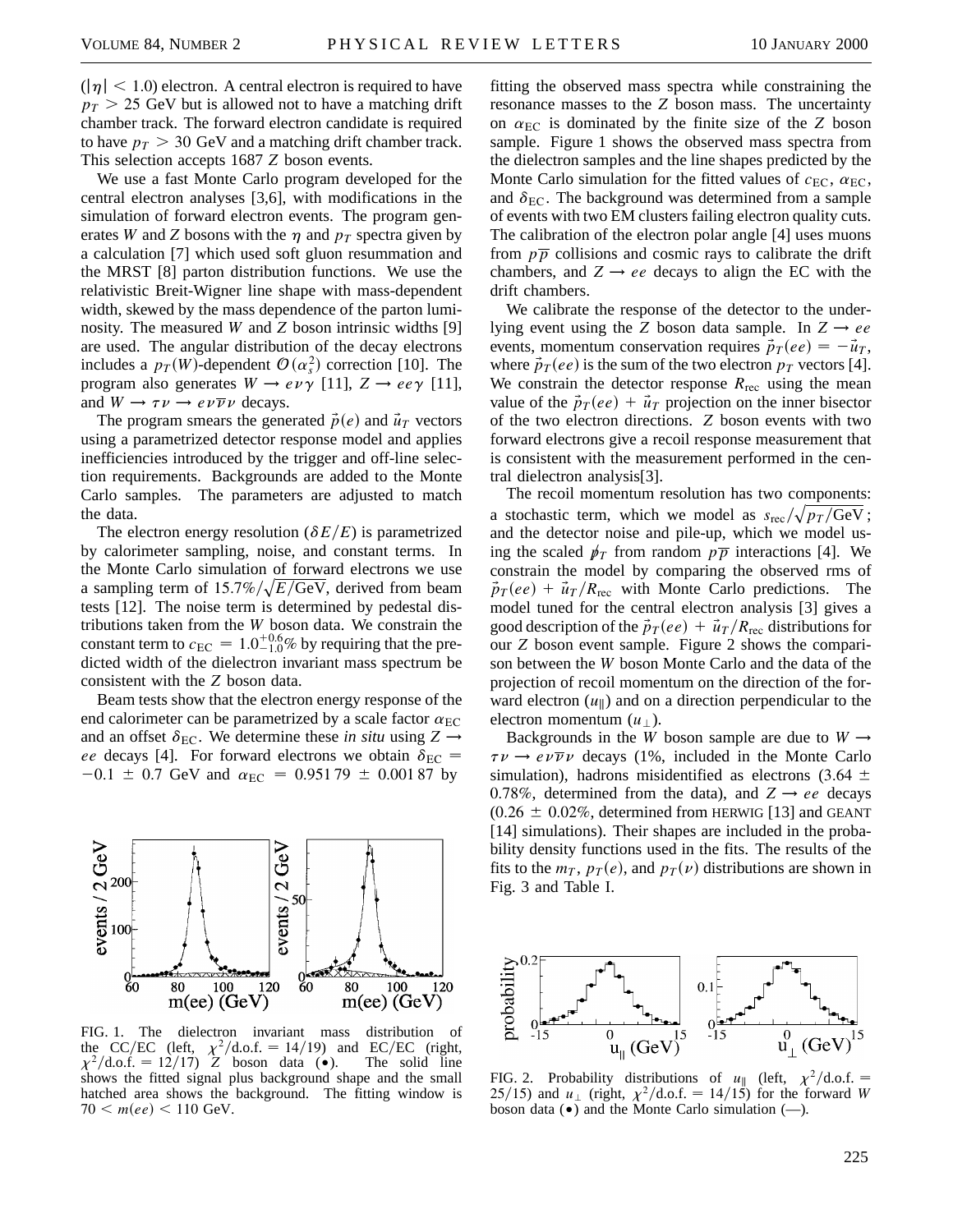

FIG. 3. Spectra of (a)  $m_T$ , (b)  $p_T(e)$ , and (c)  $p_T(v)$  from the data  $(\bullet)$ , the fit  $(\text{---})$ , and the backgrounds (shaded). The arrows indicate the fit windows.

We estimate the systematic uncertainties in  $M_W$ (Table II) by varying the Monte Carlo parameters withintheir uncertainties. We assign an uncertainty that characterizes the range of variations in  $M_W$  obtained when employing several recent parton distribution functions: MRST, MRS(A') [15], MRSR2 [16], CTEQ3M [17], CTEQ4M [18], and CTEQ5M [19]. We have checked that the pdf's reproduce the  $\eta(e)$  distribution for the *W* bosons well [4]. We allow the  $p_T(W)$  spectrum to vary within constraints derived from the  $p_T(ee)$  spectrum of the Z boson data [3] and from  $\Lambda_{\text{QCD}}$  [3]. Smaller uncertainties in  $M_W$  are due to the removal of the cells occupied by the electron from the computation of  $\vec{u}_T$ , and the modeling of trigger and selection biases [4]. The uncertainty due to radiative decays contains an estimate of the effect of neglecting double photon emission in the Monte Carlo simulation [20].

The total systematic errors are shown in Table I. The good agreement of the three fits shows that our simulation models the *W* boson production dynamics and the detector

TABLE I. The fitted values and errors of the forward *W* boson mass measurements in GeV. The confidence level (C.L.) is given by the  $\chi^2$  probability of the fit.

| Fit            | Mass   | Stat. | Syst. | Total error | C.L. |
|----------------|--------|-------|-------|-------------|------|
| $m_T$ fit      | 80.757 | 0.107 | 0.204 | 0.230       | 81%  |
| $p_T(e)$ fit   | 80.547 | 0.128 | 0.203 | 0.240       | 8%   |
| $p_T(\nu)$ fit | 80.740 | 0.159 | 0.310 | 0.348       | 33%  |

response well. Fits to the data in bins of luminosity,  $\phi(e)$ ,  $\eta(e)$ , and  $u_T$  and with changes to the fit window show no evidence of systematic biases.

As a consistency check, we fit the transverse mass distribution of the  $Z \rightarrow ee$  events. We retain one electron in the EC and ignore the energy of the other electron (in the CC or EC). The fitted *Z* boson mass (Fig. 4) is  $92.004 \pm 0.895$ (stat) GeV for the CC/EC sample, and  $91.074 \pm 0.299$ (stat) GeV for the EC/EC sample. The combined mass is 91.167  $\pm$  0.284 (stat) GeV. These results are consistent with the input *Z* boson mass we used to calibrate the detector response.

We combine the  $m_T$ ,  $p_T(e)$ , and  $p_T(v)$  measurements of  $M_W$  using a full covariance matrix that takes into account correlations between all the parameters describing the *W* boson production model and detector response, as well as the statistical correlations. The combination of all three forward electron measurements yields a *W* boson mass of  $M_W = 80.691 \pm 0.227$  GeV. We also combine the three central electron measurements [3] with the three forward *W* boson mass measurements to obtain the combined 1994–1995 data measurement of  $M_W = 80.498 \pm$ 0.095 GeV. The  $\chi^2$  is 5.1/5 d.o.f., with a probability of 41%. Further combining this with the measurement from

TABLE II. Uncertainties in the combined  $m<sub>T</sub>$ ,  $p<sub>T</sub>(e)$ , and  $p_T(\nu)$  *W* boson mass measurement in MeV, for the forward sample (first column), and the combined central and forward 1994–1995 sample (second column).

| Source                        | Forward | Forward $+$ Central |
|-------------------------------|---------|---------------------|
| W boson statistics            | 108     | 61                  |
| Z boson statistics            | 181     | 59                  |
| Calorimeter linearity         | 52      | 25                  |
| Calorimeter uniformity        |         | 8                   |
| Electron resolution           | 42      | 19                  |
| Electron angle calibration    | 20      | 10                  |
| Recoil response               | 17      | 25                  |
| Recoil resolution             | 42      | 25                  |
| Electron removal              | 4       | 12                  |
| Trigger and selection bias    | 5       | 3                   |
| <b>Backgrounds</b>            | 20      | 9                   |
| Parton distribution functions | 17      | 7                   |
| Parton luminosity             | 2       | 4                   |
| $p_T(W)$ spectrum             | 25      | 15                  |
| W boson width                 | 10      | 10                  |
| Radiative decays              |         | 12                  |